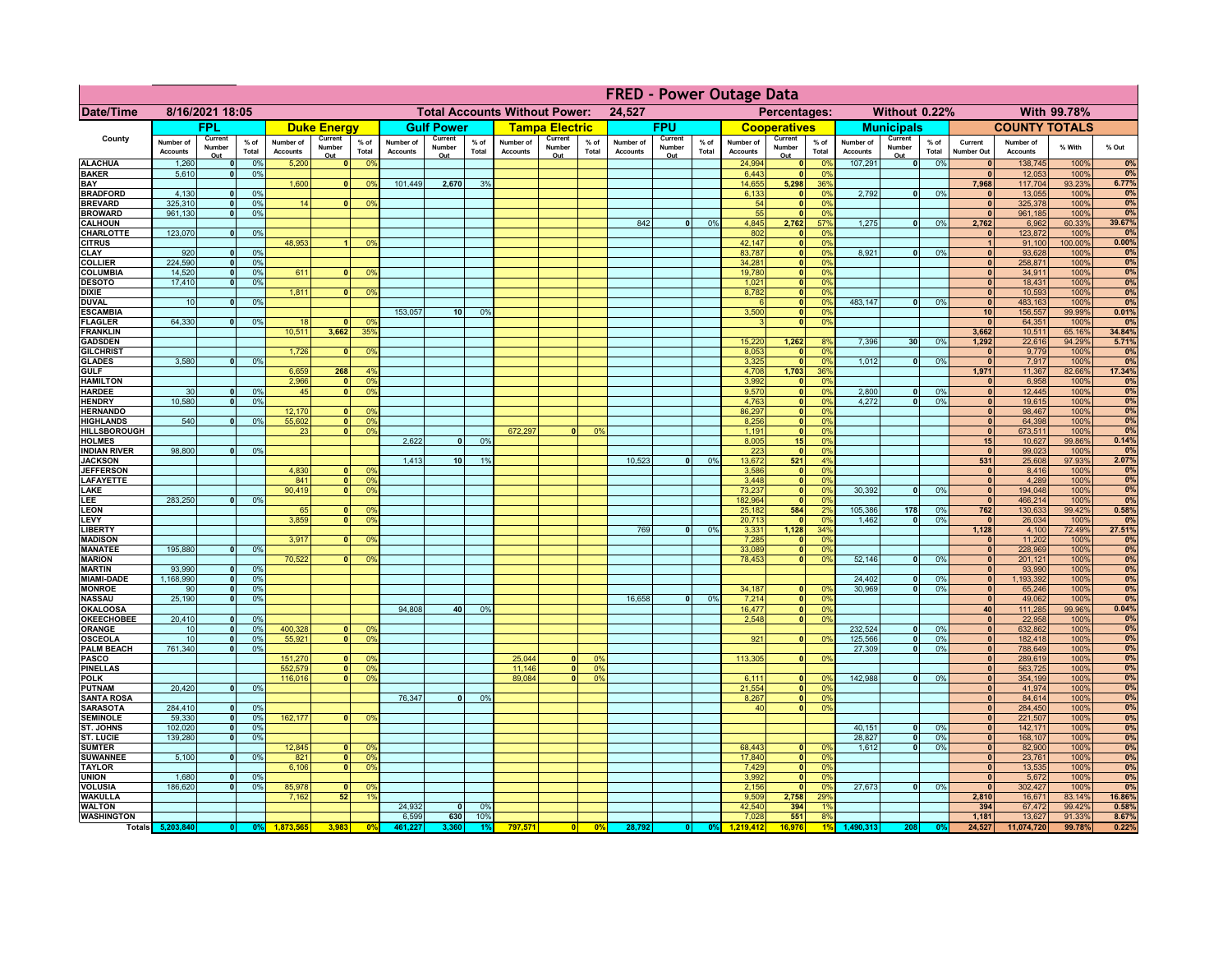## 8/16/2021 6:05 PM FRED



| <b>Power Provider</b>                              | <b>County</b>    | <b>Number of Customers</b> | <b>Current Number Out</b> | <b>Outage Percentage</b> | <b>Estimated Restore Time</b> |
|----------------------------------------------------|------------------|----------------------------|---------------------------|--------------------------|-------------------------------|
| Gulf Coast Electric Cooperative, Inc.              | BAY              | 14,655                     | 5,298                     | 36.15%                   | <b>TBD</b>                    |
|                                                    | <b>FRANKLIN</b>  |                            |                           | 34.84%                   | TBD                           |
| Duke Energy                                        | <b>WAKULLA</b>   | 10,511                     | 3,662                     |                          | <b>TBD</b>                    |
| Talquin Electric Cooperative, Inc.                 |                  | 9,509                      | 2,758                     | 29.00%                   |                               |
| <b>Gulf Power Company</b>                          | BAY              | 101,449                    | 2,670                     | 2.63%                    | TBD                           |
| Gulf Coast Electric Cooperative, Inc.              | <b>GULF</b>      | 4,708                      | 1,703                     | 36.17%                   | <b>TBD</b>                    |
| West Florida Electric Cooperative, Inc.            | CALHOUN          | 2,832                      | 1,579                     | 55.76%                   | <b>TBD</b>                    |
| Talquin Electric Cooperative, Inc.                 | <b>GADSDEN</b>   | 15,220                     | 1,262                     | 8.29%                    | <b>TBD</b>                    |
| Gulf Coast Electric Cooperative, Inc.              | CALHOUN          | 2,013                      | 1,183                     | 58.77%                   | <b>TBD</b>                    |
| Talquin Electric Cooperative, Inc.                 | <b>LIBERTY</b>   | 3,331                      | 1,128                     | 33.86%                   | <b>TBD</b>                    |
| <b>Gulf Power Company</b>                          | WASHINGTON       | 6,599                      | 630                       | 9.55%                    | TBD                           |
| Talquin Electric Cooperative, Inc.                 | <b>LEON</b>      | 25,182                     | 584                       | 2.32%                    | <b>TBD</b>                    |
| West Florida Electric Cooperative, Inc.            | <b>JACKSON</b>   | 13,621                     | 471                       | 3.46%                    | TBD                           |
| Choctawhatchee Electric Cooperative                | <b>WALTON</b>    | 42,429                     | 394                       | 0.93%                    | <b>TBD</b>                    |
|                                                    |                  | 2,705                      | 363                       | 13.42%                   | <b>TBD</b>                    |
| Gulf Coast Electric Cooperative, Inc.              | WASHINGTON       |                            |                           |                          |                               |
| <b>Duke Energy</b>                                 | <b>GULF</b>      | 6,659                      | 268                       | 4.02%                    | <b>TBD</b>                    |
| West Florida Electric Cooperative, Inc.            | WASHINGTON       | 4,323                      | 188                       | 4.35%                    | <b>TBD</b>                    |
| City of Tallahassee                                | <b>LEON</b>      | 105,386                    | 178                       | 0.17%                    | <b>TBD</b>                    |
| Duke Energy                                        | WAKULLA          | 7,162                      | 52                        | 0.73%                    | <b>TBD</b>                    |
| Gulf Coast Electric Cooperative, Inc.              | <b>JACKSON</b>   | 51                         | 50                        | 98.04%                   | <b>TBD</b>                    |
| <b>Gulf Power Company</b>                          | <b>OKALOOSA</b>  | 94,808                     | 40                        | 0.04%                    | <b>TBD</b>                    |
| City of Quincy                                     | <b>GADSDEN</b>   | 4,768                      | 30                        | 0.63%                    | <b>TBD</b>                    |
| West Florida Electric Cooperative, Inc.            | <b>HOLMES</b>    | 7,684                      | 15                        | 0.20%                    | <b>TBD</b>                    |
| <b>Gulf Power Company</b>                          | <b>ESCAMBIA</b>  | 153,057                    | 10                        | 0.01%                    | <b>TBD</b>                    |
| <b>Gulf Power Company</b>                          | <b>JACKSON</b>   | 1,413                      | 10                        | 0.71%                    | <b>TBD</b>                    |
| <b>Duke Energy</b>                                 | <b>CITRUS</b>    | 48,953                     | $\mathbf{1}$              | 0.00%                    | <b>TBD</b>                    |
|                                                    |                  |                            |                           |                          |                               |
| Central Florida Electric Cooperative               | <b>ALACHUA</b>   | 935                        | 0                         | 0.00%                    | <b>TBD</b>                    |
| City of Alachua                                    | <b>ALACHUA</b>   | 4,506                      | $\mathbf 0$               | 0.00%                    | <b>TBD</b>                    |
| City of Newberry                                   | <b>ALACHUA</b>   | 2,185                      | 0                         | 0.00%                    | <b>TBD</b>                    |
| Clay Electric Cooperative                          | <b>ALACHUA</b>   | 24,059                     | $\mathbf 0$               | 0.00%                    | <b>TBD</b>                    |
| Duke Energy                                        | <b>ALACHUA</b>   | 5,200                      | 0                         | 0.00%                    | <b>TBD</b>                    |
| Florida Power and Light Company                    | <b>ALACHUA</b>   | 1,260                      | $\mathbf 0$               | 0.00%                    | <b>TBD</b>                    |
| Gainesville (Gainesville Regional Utilities - GRU) | <b>ALACHUA</b>   | 100,600                    | 0                         | 0.00%                    | <b>TBD</b>                    |
| Clay Electric Cooperative                          | <b>BAKER</b>     | 2,765                      | $\mathbf 0$               | 0.00%                    | <b>TBD</b>                    |
| Florida Power and Light Company                    | <b>BAKER</b>     | 5,610                      | 0                         | 0.00%                    | <b>TBD</b>                    |
| Okefenoke Rural Electric Membership Corporation    | <b>BAKER</b>     | 3,678                      | $\mathbf 0$               | 0.00%                    | <b>TBD</b>                    |
|                                                    |                  |                            | 0                         |                          |                               |
| Duke Energy                                        | BAY              | 1,600                      |                           | 0.00%                    | TBD                           |
| City of Starke                                     | <b>BRADFORD</b>  | 2,792                      | $\mathbf 0$               | 0.00%                    | <b>TBD</b>                    |
| Clay Electric Cooperative                          | <b>BRADFORD</b>  | 6,133                      | 0                         | 0.00%                    | <b>TBD</b>                    |
| Florida Power and Light Company                    | <b>BRADFORD</b>  | 4,130                      | $\mathbf 0$               | 0.00%                    | <b>TBD</b>                    |
| Duke Energy                                        | <b>BREVARD</b>   | 14                         | 0                         | 0.00%                    | TBD                           |
| Florida Power and Light Company                    | <b>BREVARD</b>   | 325,310                    | $\mathbf 0$               | 0.00%                    | <b>TBD</b>                    |
| Peace River Electric Cooperative, Inc.             | <b>BREVARD</b>   | 54                         | 0                         | 0.00%                    | <b>TBD</b>                    |
| Florida Power and Light Company                    | <b>BROWARD</b>   | 961,130                    | $\mathbf 0$               | 0.00%                    | <b>TBD</b>                    |
| Lee County Electric Cooperative                    | <b>BROWARD</b>   | 55                         | $\pmb{0}$                 | 0.00%                    | TBD                           |
| City of Blountstown                                | CALHOUN          | 1,275                      | $\mathbf 0$               | 0.00%                    | <b>TBD</b>                    |
| Florida Public Utilities Corporation               | CALHOUN          | 842                        | 0                         | 0.00%                    | Restored                      |
| Florida Power and Light Company                    | <b>CHARLOTTE</b> | 123,070                    | $\pmb{0}$                 | 0.00%                    | <b>TBD</b>                    |
|                                                    |                  |                            | $\mathbf 0$               |                          |                               |
| Lee County Electric Cooperative                    | CHARLOTTE        | 802                        |                           | 0.00%                    | TBD                           |
| Sumter Electric Cooperative, Inc.                  | <b>CITRUS</b>    | 15,647                     | $\mathbf 0$               | 0.00%                    | <b>TBD</b>                    |
| Withlacoochee River Electric Cooperative, Inc.     | <b>CITRUS</b>    | 26,500                     | 0                         | 0.00%                    | TBD                           |
| Clay Electric Cooperative                          | <b>CLAY</b>      | 83,787                     | $\mathbf 0$               | 0.00%                    | <b>TBD</b>                    |
| Florida Power and Light Company                    | CLAY             | 920                        | 0                         | 0.00%                    | TBD                           |
| Green Cove Springs Electric                        | <b>CLAY</b>      | 4,041                      | $\mathbf 0$               | 0.00%                    | <b>TBD</b>                    |
| Jacksonville (JEA)                                 | CLAY             | 4,880                      | 0                         | 0.00%                    | TBD                           |
| Florida Power and Light Company                    | <b>COLLIER</b>   | 224,590                    | $\mathbf 0$               | 0.00%                    | <b>TBD</b>                    |
| Lee County Electric Cooperative                    | COLLIER          | 34,281                     | 0                         | 0.00%                    | TBD                           |
| Clay Electric Cooperative                          | <b>COLUMBIA</b>  | 17,751                     | $\mathbf 0$               | 0.00%                    | <b>TBD</b>                    |
|                                                    | COLUMBIA         | 611                        | 0                         | 0.00%                    | TBD                           |
| Duke Energy                                        |                  |                            |                           |                          |                               |
| Florida Power and Light Company                    | <b>COLUMBIA</b>  | 14,520                     | $\mathbf 0$               | 0.00%                    | <b>TBD</b>                    |
| Suwannee Valley Electric Cooperative, Inc.         | COLUMBIA         | 2,029                      | 0                         | 0.00%                    | TBD                           |
| Florida Power and Light Company                    | <b>DESOTO</b>    | 17,410                     | $\mathbf 0$               | 0.00%                    | <b>TBD</b>                    |
| Peace River Electric Cooperative, Inc.             | <b>DESOTO</b>    | 1,021                      | 0                         | 0.00%                    | TBD                           |
| Central Florida Electric Cooperative               | <b>DIXIE</b>     | 8,143                      | $\mathbf 0$               | 0.00%                    | <b>TBD</b>                    |
| Duke Energy                                        | <b>DIXIE</b>     | 1,811                      | 0                         | 0.00%                    | TBD                           |
| <b>Tri-County Electric Cooperative</b>             | <b>DIXIE</b>     | 639                        | $\mathbf 0$               | 0.00%                    | <b>TBD</b>                    |
| Clay Electric Cooperative                          | <b>DUVAL</b>     | 6                          | 0                         | 0.00%                    | TBD                           |
| Florida Power and Light Company                    | <b>DUVAL</b>     | 10                         | $\mathbf 0$               | 0.00%                    | <b>TBD</b>                    |
| Jacksonville (JEA)                                 | <b>DUVAL</b>     | 464,250                    | 0                         | 0.00%                    | <b>TBD</b>                    |
| Jacksonville Beach (Beaches Energy Services)       | <b>DUVAL</b>     | 18,897                     | $\mathbf 0$               | 0.00%                    | <b>TBD</b>                    |
|                                                    |                  |                            |                           |                          |                               |
| Escambia River Electric Cooperative, Inc.          | <b>ESCAMBIA</b>  | 3,500                      | 0                         | 0.00%                    | TBD                           |
| Clay Electric Cooperative                          | <b>FLAGLER</b>   | 3                          | $\mathbf 0$               | 0.00%                    | <b>TBD</b>                    |
| Duke Energy                                        | <b>FLAGLER</b>   | 18                         | 0                         | 0.00%                    | TBD                           |
| Florida Power and Light Company                    | <b>FLAGLER</b>   | 64,330                     | $\pmb{0}$                 | 0.00%                    | <b>TBD</b>                    |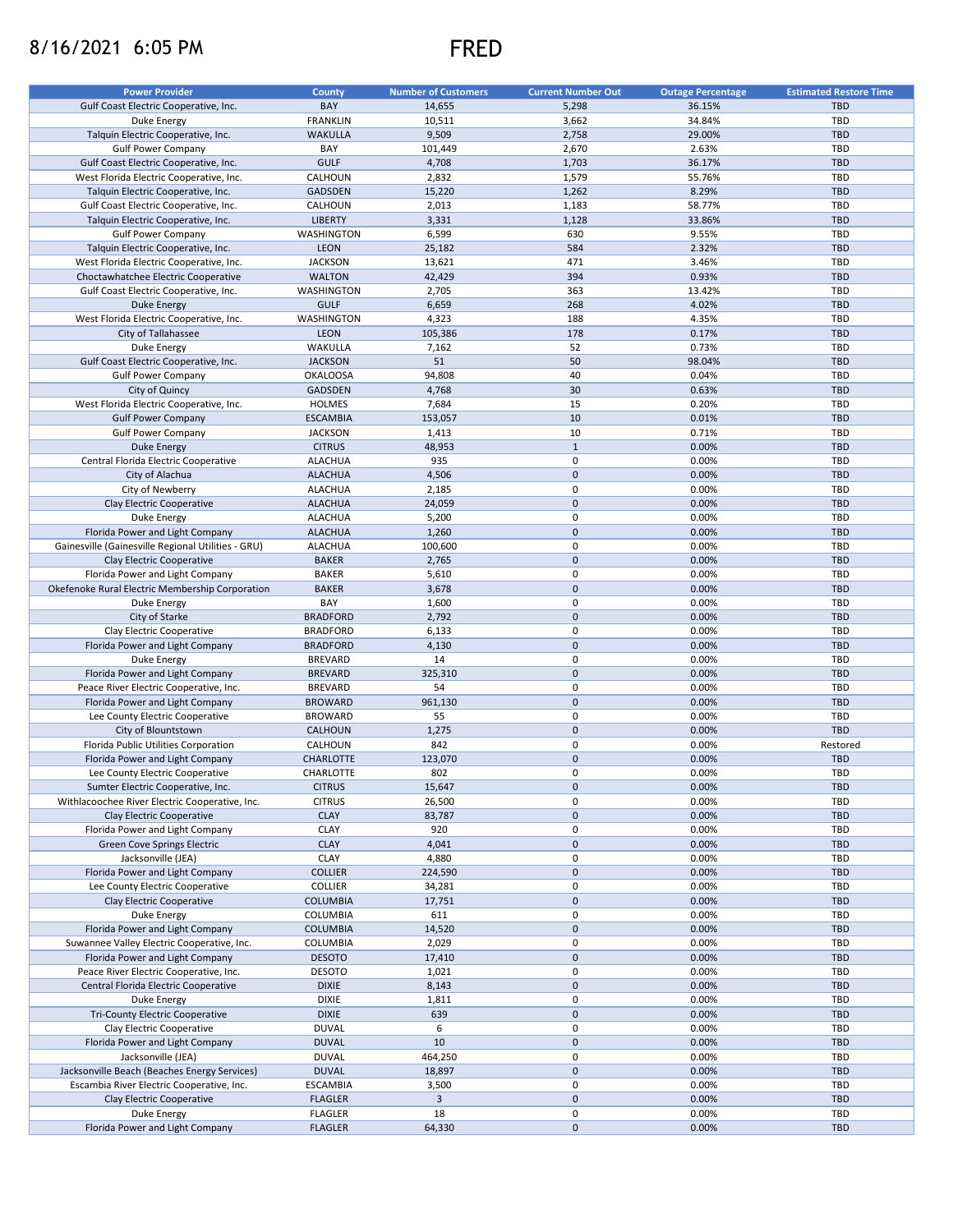## 8/16/2021 6:05 PM FRED



| Chattahoochee Electric                                                                 | GADSDEN                   | 1,173           | 0              | 0.00%          | TBD               |
|----------------------------------------------------------------------------------------|---------------------------|-----------------|----------------|----------------|-------------------|
| City of Havana                                                                         | <b>GADSDEN</b>            | 1,455           | $\mathbf 0$    | 0.00%          | <b>TBD</b>        |
|                                                                                        |                           |                 |                |                |                   |
| Central Florida Electric Cooperative                                                   | <b>GILCHRIST</b>          | 8,048           | 0              | 0.00%          | TBD               |
| Clay Electric Cooperative                                                              | <b>GILCHRIST</b>          | $\sqrt{5}$      | $\mathbf 0$    | 0.00%          | <b>TBD</b>        |
| Duke Energy                                                                            | <b>GILCHRIST</b>          | 1,726           | 0              | 0.00%          | TBD               |
|                                                                                        |                           |                 | $\mathbf 0$    |                | <b>TBD</b>        |
| City of Moore Haven                                                                    | <b>GLADES</b>             | 1,012           |                | 0.00%          |                   |
| Florida Power and Light Company                                                        | <b>GLADES</b>             | 3,580           | $\mathsf 0$    | 0.00%          | TBD               |
| Glades Electric Cooperative, Inc.                                                      | <b>GLADES</b>             | 3,325           | $\mathbf 0$    | 0.00%          | <b>TBD</b>        |
|                                                                                        |                           |                 |                |                |                   |
| Duke Energy                                                                            | <b>HAMILTON</b>           | 2,966           | 0              | 0.00%          | TBD               |
| Suwannee Valley Electric Cooperative, Inc.                                             | <b>HAMILTON</b>           | 3,992           | $\mathbf 0$    | 0.00%          | <b>TBD</b>        |
| City of Wauchula                                                                       | HARDEE                    | 2,800           | 0              | 0.00%          | TBD               |
|                                                                                        |                           |                 |                |                |                   |
| <b>Duke Energy</b>                                                                     | <b>HARDEE</b>             | 45              | $\mathbf 0$    | 0.00%          | <b>TBD</b>        |
| Florida Power and Light Company                                                        | HARDEE                    | 30              | 0              | 0.00%          | TBD               |
| Glades Electric Cooperative, Inc.                                                      | HARDEE                    | $\mathbf 0$     | $\mathbf 0$    |                | <b>TBD</b>        |
|                                                                                        |                           |                 |                |                |                   |
| Peace River Electric Cooperative, Inc.                                                 | HARDEE                    | 9,570           | $\mathsf 0$    | 0.00%          | TBD               |
| City of Clewiston                                                                      | <b>HENDRY</b>             | 4,272           | $\mathbf{0}$   | 0.00%          | <b>TBD</b>        |
|                                                                                        |                           |                 |                |                |                   |
| Florida Power and Light Company                                                        | <b>HENDRY</b>             | 10,580          | 0              | 0.00%          | TBD               |
| Glades Electric Cooperative, Inc.                                                      | <b>HENDRY</b>             | 4,009           | $\mathbf 0$    | 0.00%          | <b>TBD</b>        |
| Lee County Electric Cooperative                                                        | <b>HENDRY</b>             | 754             | 0              | 0.00%          | TBD               |
|                                                                                        |                           |                 |                |                |                   |
| <b>Duke Energy</b>                                                                     | <b>HERNANDO</b>           | 12,170          | $\pmb{0}$      | 0.00%          | <b>TBD</b>        |
| Sumter Electric Cooperative, Inc.                                                      | <b>HERNANDO</b>           | 191             | 0              | 0.00%          | TBD               |
| Withlacoochee River Electric Cooperative, Inc.                                         | <b>HERNANDO</b>           | 86,106          | $\pmb{0}$      | 0.00%          | <b>TBD</b>        |
|                                                                                        |                           |                 |                |                |                   |
| Duke Energy                                                                            | <b>HIGHLANDS</b>          | 55,602          | 0              | 0.00%          | TBD               |
| Florida Power and Light Company                                                        | <b>HIGHLANDS</b>          | 540             | $\mathbf 0$    | 0.00%          | <b>TBD</b>        |
|                                                                                        |                           |                 |                |                |                   |
| Glades Electric Cooperative, Inc.                                                      | <b>HIGHLANDS</b>          | 7,945           | 0              | 0.00%          | TBD               |
| Peace River Electric Cooperative, Inc.                                                 | <b>HIGHLANDS</b>          | 311             | $\mathbf 0$    | 0.00%          | <b>TBD</b>        |
| Duke Energy                                                                            | HILLSBOROUGH              | 23              | 0              | 0.00%          | TBD               |
|                                                                                        |                           |                 |                |                |                   |
| Peace River Electric Cooperative, Inc.                                                 | HILLSBOROUGH              | 1,191           | $\mathbf 0$    | 0.00%          | <b>TBD</b>        |
| Tampa Electric Company                                                                 | HILLSBOROUGH              | 672,297         | 0              | 0.00%          | $24$              |
| Choctawhatchee Electric Cooperative                                                    | <b>HOLMES</b>             | 321             | $\mathbf 0$    | 0.00%          | <b>TBD</b>        |
|                                                                                        |                           |                 |                |                |                   |
| <b>Gulf Power Company</b>                                                              | <b>HOLMES</b>             | 2,622           | 0              | 0.00%          | TBD               |
| City of Vero Beach                                                                     | <b>INDIAN RIVER</b>       | $\mathbf 0$     | $\mathbf 0$    |                | <b>TBD</b>        |
|                                                                                        |                           |                 | $\pmb{0}$      |                | TBD               |
| Florida Power and Light Company                                                        | <b>INDIAN RIVER</b>       | 98,800          |                | 0.00%          |                   |
| Peace River Electric Cooperative, Inc.                                                 | <b>INDIAN RIVER</b>       | 223             | $\mathbf 0$    | 0.00%          | <b>TBD</b>        |
| Florida Public Utilities Corporation                                                   | <b>JACKSON</b>            | 10,523          | 0              | 0.00%          | Restored          |
|                                                                                        |                           |                 |                |                |                   |
| <b>Duke Energy</b>                                                                     | <b>JEFFERSON</b>          | 4,830           | $\mathbf 0$    | 0.00%          | <b>TBD</b>        |
| <b>Tri-County Electric Cooperative</b>                                                 | <b>JEFFERSON</b>          | 3,586           | $\mathsf 0$    | 0.00%          | TBD               |
| Central Florida Electric Cooperative                                                   | LAFAYETTE                 | 10              | $\mathbf 0$    | 0.00%          | <b>TBD</b>        |
|                                                                                        |                           |                 |                |                |                   |
| Duke Energy                                                                            | LAFAYETTE                 | 841             | 0              | 0.00%          | TBD               |
| Suwannee Valley Electric Cooperative, Inc.                                             | LAFAYETTE                 | 3,391           | $\mathbf 0$    | 0.00%          | <b>TBD</b>        |
| Tri-County Electric Cooperative                                                        | LAFAYETTE                 | 47              | 0              | 0.00%          | TBD               |
|                                                                                        |                           |                 |                |                |                   |
| City of Leesburg                                                                       | LAKE                      | 24,500          | $\mathbf 0$    | 0.00%          | <b>TBD</b>        |
| City of Mount Dora                                                                     | LAKE                      | 5,892           | 0              | 0.00%          | TBD               |
|                                                                                        |                           |                 |                |                |                   |
| Clay Electric Cooperative                                                              | LAKE                      | 2,284           | $\mathbf 0$    | 0.00%          | <b>TBD</b>        |
| Duke Energy                                                                            | LAKE                      | 90,419          | $\pmb{0}$      | 0.00%          | TBD               |
| Sumter Electric Cooperative, Inc.                                                      | LAKE                      | 70,953          | $\mathbf 0$    | 0.00%          | <b>TBD</b>        |
|                                                                                        |                           |                 |                |                |                   |
| Florida Power and Light Company                                                        | LEE                       | 283,250         | 0              | 0.00%          | TBD               |
| Lee County Electric Cooperative                                                        | LEE                       | 182,964         | $\pmb{0}$      | 0.00%          | <b>TBD</b>        |
|                                                                                        |                           |                 | $\mathbf 0$    |                |                   |
| Duke Energy                                                                            | <b>LEON</b>               | 65              |                | 0.00%          | TBD               |
| Central Florida Electric Cooperative                                                   | LEVY                      | 18,371          | $\mathbf 0$    | 0.00%          | <b>TBD</b>        |
| City of Williston                                                                      | LEVY                      | 1,462           | 0              | 0.00%          | TBD               |
| Clay Electric Cooperative                                                              | LEVY                      |                 |                |                | <b>TBD</b>        |
|                                                                                        |                           | 671             | $\mathbf 0$    | 0.00%          |                   |
| Duke Energy                                                                            | LEVY                      | 3,859           | 0              | 0.00%          | TBD               |
| Sumter Electric Cooperative, Inc.                                                      | LEVY                      | 1,671           | $\mathbf 0$    | 0.00%          | <b>TBD</b>        |
|                                                                                        |                           |                 |                |                |                   |
| Florida Public Utilities Corporation                                                   | LIBERTY                   | 769             | 0              | 0.00%          | Restored          |
| Duke Energy                                                                            | <b>MADISON</b>            | 3,917           | $\mathbf 0$    | 0.00%          | <b>TBD</b>        |
| <b>Tri-County Electric Cooperative</b>                                                 | <b>MADISON</b>            | 7,285           | 0              | 0.00%          | TBD               |
|                                                                                        |                           |                 |                |                |                   |
| Florida Power and Light Company                                                        | <b>MANATEE</b>            | 195,880         | $\mathbf 0$    | 0.00%          | TBD               |
| Peace River Electric Cooperative, Inc.                                                 | MANATEE                   | 33,089          | 0              | 0.00%          | TBD               |
| Central Florida Electric Cooperative                                                   | <b>MARION</b>             | 9               | $\mathbf 0$    | 0.00%          | <b>TBD</b>        |
|                                                                                        |                           |                 |                |                |                   |
| Clay Electric Cooperative                                                              | <b>MARION</b>             | 16,459          | 0              | 0.00%          | TBD               |
| Duke Energy                                                                            | <b>MARION</b>             | 70,522          | $\mathbf 0$    | 0.00%          | <b>TBD</b>        |
|                                                                                        |                           |                 |                |                |                   |
| Ocala (Ocala Electric Utility)                                                         | <b>MARION</b>             | 52,146          | 0              | 0.00%          | TBD               |
| Sumter Electric Cooperative, Inc.                                                      | <b>MARION</b>             | 61,985          | $\mathbf 0$    | 0.00%          | <b>TBD</b>        |
| Florida Power and Light Company                                                        | <b>MARTIN</b>             | 93,990          | 0              | 0.00%          | TBD               |
|                                                                                        |                           |                 |                |                |                   |
| Florida Power and Light Company                                                        | MIAMI-DADE                | 1,168,990       | $\mathbf 0$    | 0.00%          | <b>TBD</b>        |
| Homestead                                                                              | MIAMI-DADE                | 24,402          | 0              | 0.00%          | TBD               |
| Florida Keys Electric Cooperative                                                      | <b>MONROE</b>             | 34,187          | $\mathbf 0$    | 0.00%          | <b>TBD</b>        |
|                                                                                        |                           |                 |                |                |                   |
| Florida Power and Light Company                                                        | <b>MONROE</b>             | 90              | 0              | 0.00%          | TBD               |
| <b>Keys Energy Services</b>                                                            | <b>MONROE</b>             | 30,969          | $\mathbf 0$    | 0.00%          | <b>TBD</b>        |
|                                                                                        |                           |                 |                |                |                   |
| Florida Power and Light Company                                                        | NASSAU                    | 25,190          | 0              | 0.00%          | TBD               |
| Florida Public Utilities Corporation                                                   | NASSAU                    | 16,658          | $\mathbf 0$    | 0.00%          | Restored          |
|                                                                                        |                           |                 |                |                |                   |
|                                                                                        |                           |                 |                |                |                   |
| Okefenoke Rural Electric Membership Corporation<br>Choctawhatchee Electric Cooperative | NASSAU<br><b>OKALOOSA</b> | 7,214<br>16,477 | 0<br>$\pmb{0}$ | 0.00%<br>0.00% | TBD<br><b>TBD</b> |